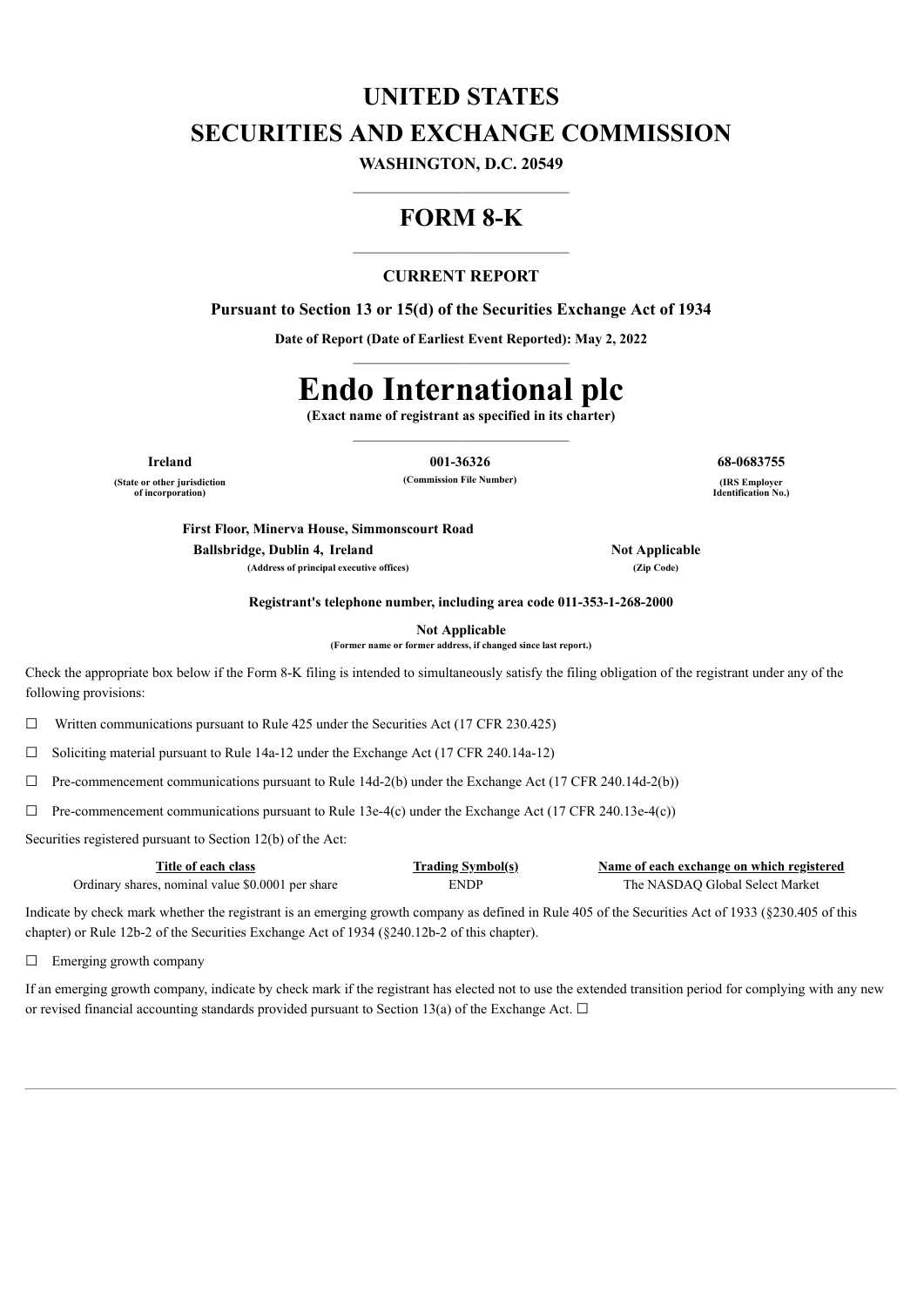#### **Item 8.01. Other Events.**

On May 2, 2022, Endo International plc, a public limited company incorporated in Ireland ("Endo"), issued a press release announcing the acquisition by one of its subsidiaries of six development-stage ready-to-use injectable product candidates from Nevakar Injectables, Inc., a subsidiary of Nevakar, Inc., for an upfront cash payment of \$35 million. A copy of the press release issued by Endo is attached as Exhibit 99.1 hereto and is incorporated herein by reference.

Endo expects to recognize a corresponding acquired in-process research and development charge of \$35 million during the second quarter of 2022 in its consolidated statements of operations prepared in accordance with U.S. generally accepted accounting principles ("GAAP"). Additionally, as previously disclosed, beginning with its first-quarter 2022 financial reporting, Endo will no longer exclude acquired in-process research and development charges from the non-GAAP performance measures utilized in connection with its quarterly financial reporting and, as a result, this charge is also expected to affect Endo's non-GAAP performance measures.

# **Cautionary Note Regarding Forward-Looking Statements**

Certain information in this Current Report on Form 8-K may be considered "forward-looking statements" within the meaning of the Private Securities Litigation Reform Act of 1995 and any applicable Canadian securities legislation, including with respect to the financial statement effects of the transaction described herein. Statements including words or phrases such as "believe," "expect," "anticipate," "intend," "estimate," "plan," "will," "may," "look forward," "intend," "guidance," "future," "potential" or similar expressions are forward-looking statements. Because forecasts are inherently estimates that cannot be made with precision, Endo's performance at times differs materially from its estimates and targets, and Endo often does not know what the actual results will be until after the end of the applicable reporting period. Therefore, Endo will not report or comment on its progress during a current quarter except through public announcement. Any statement made by others with respect to progress during a current quarter cannot be attributed to Endo. All forward-looking statements in this Current Report on Form 8-K reflect Endo's current analysis of existing trends and information and represent Endo's judgment only as of the date of this Current Report on Form 8-K. Actual results may differ materially and adversely from current expectations based on a number of factors affecting Endo's businesses. Therefore, the reader is cautioned not to rely on these forward-looking statements. Endo expressly disclaims any intent or obligation to update these forward-looking statements, except as required to do so by law.

### **Item 9.01. Financial Statements and Exhibits.**

(d) Exhibits.

- **Number Description**
- 99.1 Press [Release](#page-3-0)
- 104 Cover Page Interactive Data File (embedded within the Inline XBRL document)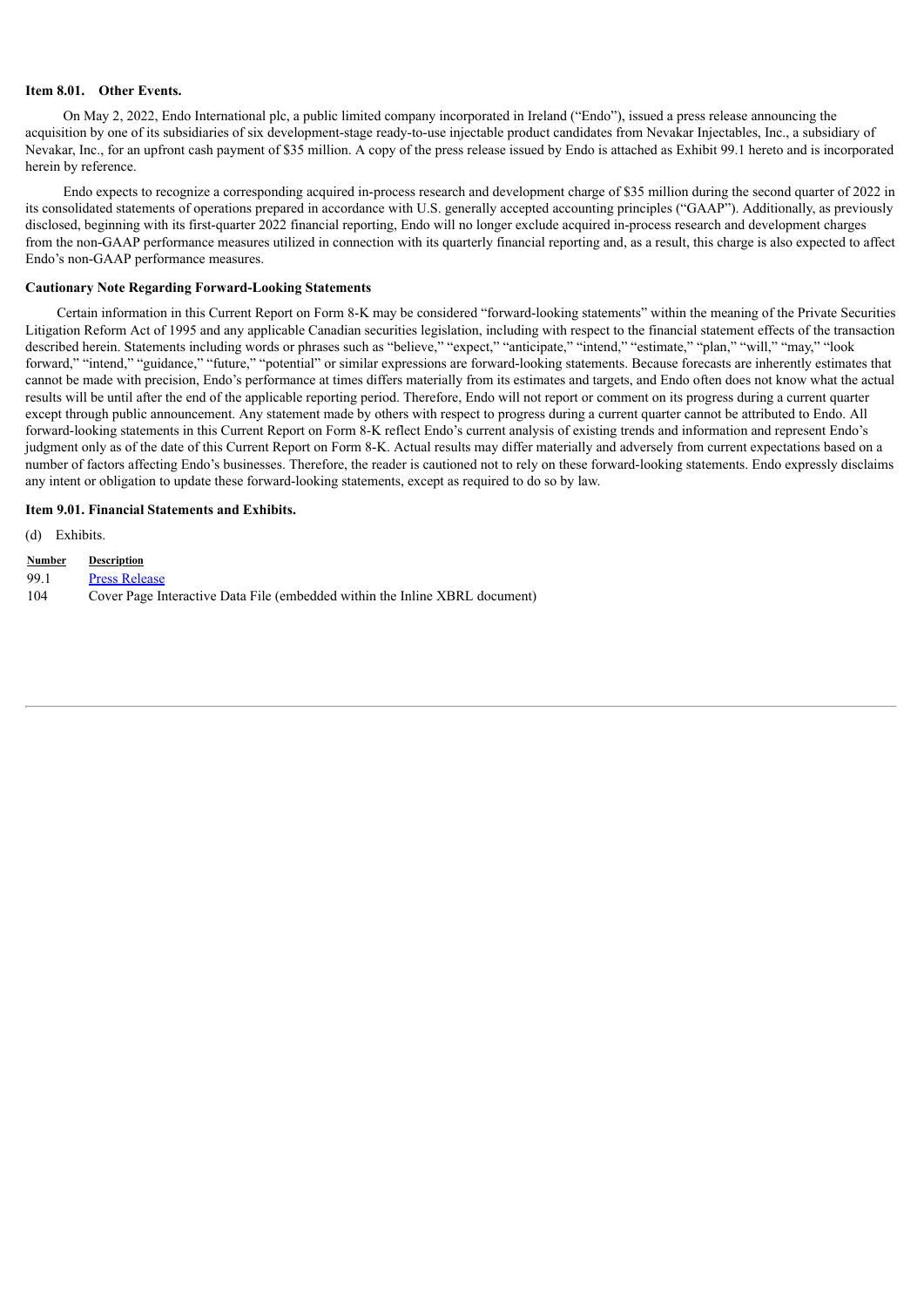# **SIGNATURES**

Pursuant to the requirements of the Securities Exchange Act of 1934, the Registrant has duly caused this report to be signed on its behalf by the undersigned, hereunto duly authorized.

## ENDO INTERNATIONAL PLC

| By:    | /s/ Matthew J. Maletta                                                        |
|--------|-------------------------------------------------------------------------------|
| Name:  | Matthew J. Maletta                                                            |
| Title: | <b>Executive Vice President,</b><br>Chief Legal Officer and Company Secretary |

Dated: May 2, 2022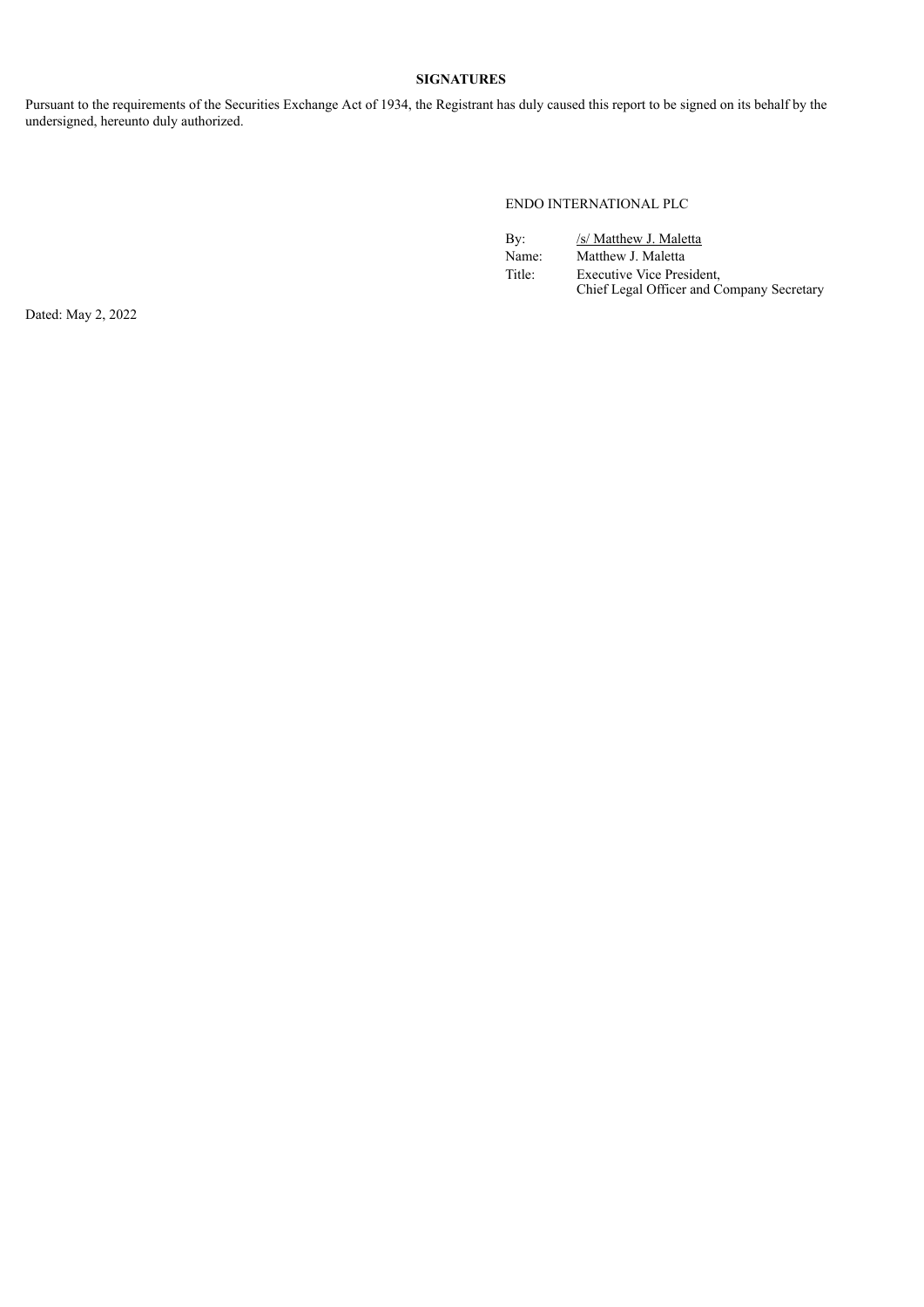<span id="page-3-0"></span>

# **Endo Acquires Six Development-Stage, Ready-to-Use Injectable Product Candidates From Nevakar**

**DUBLIN, May 2, 2022** – Endo International plc (NASDAQ: ENDP) announced today that its subsidiary Endo Ventures Limited (EVL) acquired six development-stage, ready-to-use injectable product candidates from Nevakar Injectables Inc., a subsidiary of Nevakar, Inc.

"These six product candidates that would be used in critical care settings meaningfully expand Endo's ready-to-use injectable product pipeline," said Scott Sims, Senior Vice President and General Manager, Injectable Solutions & Generics at Endo. "We look forward to further developing and bringing these durable and differentiated products to market—and to the healthcare providers and patients who need them."

The product candidates are in various stages of development, with the first launch expected in 2025. With the acquisition, Endo controls all remaining development, approval, launch and commercialization activities for these product candidates. Endo's Par Sterile Products business will commercialize the products in the United States.

Under the terms of the agreement, EVL purchased the six product candidates from Nevakar Injectables for a one-time payment of \$35 million. The one-time payment is expected to be expensed immediately in the second quarter as acquired in-process research and development costs. This acquisition is separate from Endo's previously announced exclusive licensing agreement with Nevakar.

Ready-to-use, or RTU, products help streamline operations for hospitals by eliminating the need to prepare or transfer the product before patient administration. This may reduce waste and costs, optimize convenience and workflow and reduce the chance for preparation error—all of which support quality patient care.

# **About Endo**

Endo (NASDAQ: ENDP) is a specialty pharmaceutical company committed to helping everyone we serve live their best life through the delivery of quality, life-enhancing therapies. Our decades of proven success come from passionate team members around the globe collaborating to bring the best treatments forward. Together, we boldly transform insights into treatments benefiting those who need them, when they need them. Learn more at www.endo.com or connect with us on LinkedIn.

# **About Nevakar Injectables, Inc.**

Nevakar Injectables, Inc. is a wholly owned subsidiary of Nevakar, Inc., a fully integrated privately held, late-stage biopharmaceutical company with an extensive portfolio of products in the ophthalmic and injectable areas. Nevakar Injectables is developing a broad portfolio of injectable products for use in the hospital and ambulatory care settings. The Company has active programs in critical patient care, acute pain management, long acting injectables, and hospital injectables. For additional information please visit www.nevakarinjectables.com.

# **Forward-Looking Statements**

Certain information in this press release may be considered "forward-looking statements" within the meaning of the Private Securities Litigation Reform Act of 1995 and any applicable Canadian securities legislation including, but not limited to, the statements by Mr. Sims and any statements related to the expansion of Endo's product pipeline or the acquisition, timing,